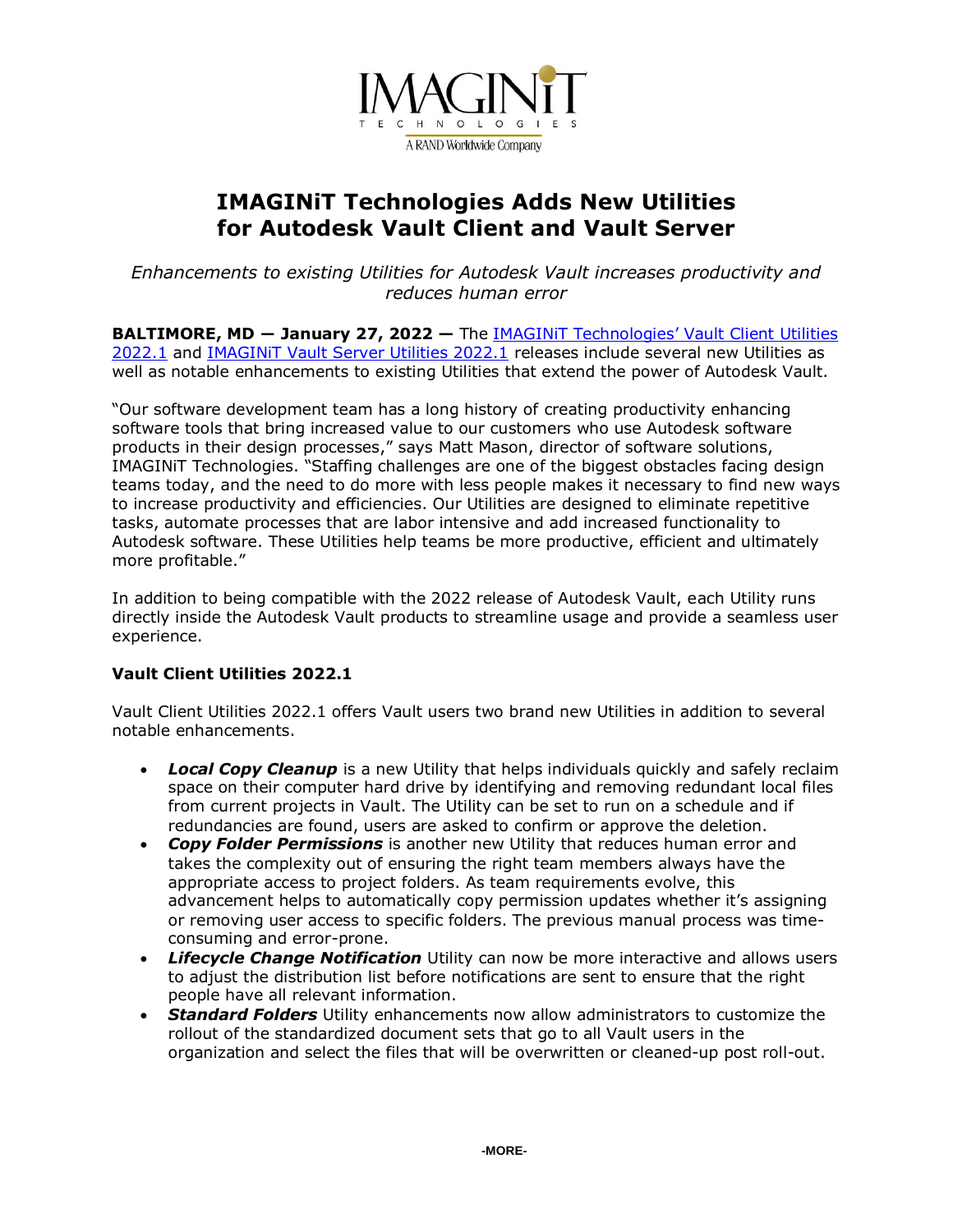## **Vault Server Utilities 2022.1**

This latest release of administrator focused Vault Server Utilities includes one new Utility and several notable enhancements that bring immediate ROI to CAD managers.

- *Related Files Checker* is a new time-saving Utility that can be setup in the background to regularly scan for new files that meet specific criteria and align with the rules applied to related files (for example, a drawing needing a PDF or a sheet metal file needing a DXF). If a missing file is identified, an automated process can quickly search for or create the missing file. Team productivity is maximized by ensuring members have the files to do what's required of them instead of searching, recreating or synchronizing missing files.
- *Vault Backup* enhancement includes the ability to automatically synchronize to another location, such as the Cloud, once a regular back-up is completed.
- *Network License* enhancement now allows CAD managers to run various IMAGINiT Utilities remotely without having to request specific server access.
- *Vault Metadata* enhancement now allows users to add missing data from an external source such as a spreadsheet. If the data already exists within Vault, it will not be overwritten.

### **Availability and Webcast**

IMAGINiT Utilities for Vault Client are complimentary to customers who have their Autodesk subscription through IMAGINiT and can be accessed via IMAGINiT's [website.](https://www.imaginit.com/my-account/subscriptions/utilities-request?utm_source=dynamic&utm_medium=press-release&utm_campaign=vault-utilities) IMAGINiT Utilities for Vault Server are available for purchase directly from the IMAGINIT [eStore.](https://www.imaginit.com/software/imaginit-utilities-other-products/utilities-for-vault-server/view/buynow?utm_source=dynamic&utm_medium=press-release&utm_campaign=vault-utilities)

For more information see our [on-demand webcast](https://resources.imaginit.com/imaginit-utilities/what-s-new-in-utilities-for-vault-2022-1?utm_source=dynamic&utm_medium=press-release&utm_campaign=vault-utilities) where Matt Mason, director of software development at IMAGINiT will review the new and enhanced Utilities features.

To learn more about the IMAGINiT Utilities for Vault Client and Vault Server, visit our [website](https://www.imaginit.com/software/imaginit-utilities-other-products/imaginit-utilities?utm_source=dynamic&utm_medium=press-release&utm_campaign=vault-utilities) or talk to an IMAGINiT expert at 1-800-356-9050.

### **About IMAGINiT Technologies**

[IMAGINiT Technologies,](https://www.imaginit.com/?utm_source=dynamic&utm_medium=press-release&utm_campaign=vault-utilities) a division of [Rand Worldwide,](https://rand.com/?utm_source=dynamic&utm_medium=press-release&utm_campaign=vault-utilities) advances the way architects and engineers design, develop, and manage projects. Customers of this leading professional services and technology company include organizations in the building, infrastructure, manufacturing, and facilities management industries. Organizations of all sizes work with IMAGINiT Technologies to gain competitive advantages through expert technology consulting, implementation, training, and support services. As one of the world's largest integrators of Autodesk 3D design and engineering software, the team leverages unrivaled industry experience to design systems that accelerate innovation while improving project quality and profitability.

*Any and all trademarks making reference to or related to Rand Worldwide, IMAGINiT Technologies, ASCENT, IMAGINiT, Clarity, or ProductivityNOW are registered and/or owned by Rand Worldwide, Inc., and/or its subsidiaries, affiliates, and/or other legal holders under the Rand Worldwide, Inc. name.* 

*Autodesk, AutoCAD, Civil3D, and Revit are registered trademarks of Autodesk, Inc., in the USA and/or other countries. All other brand names, product names, or trademarks belong to their respective holders.*